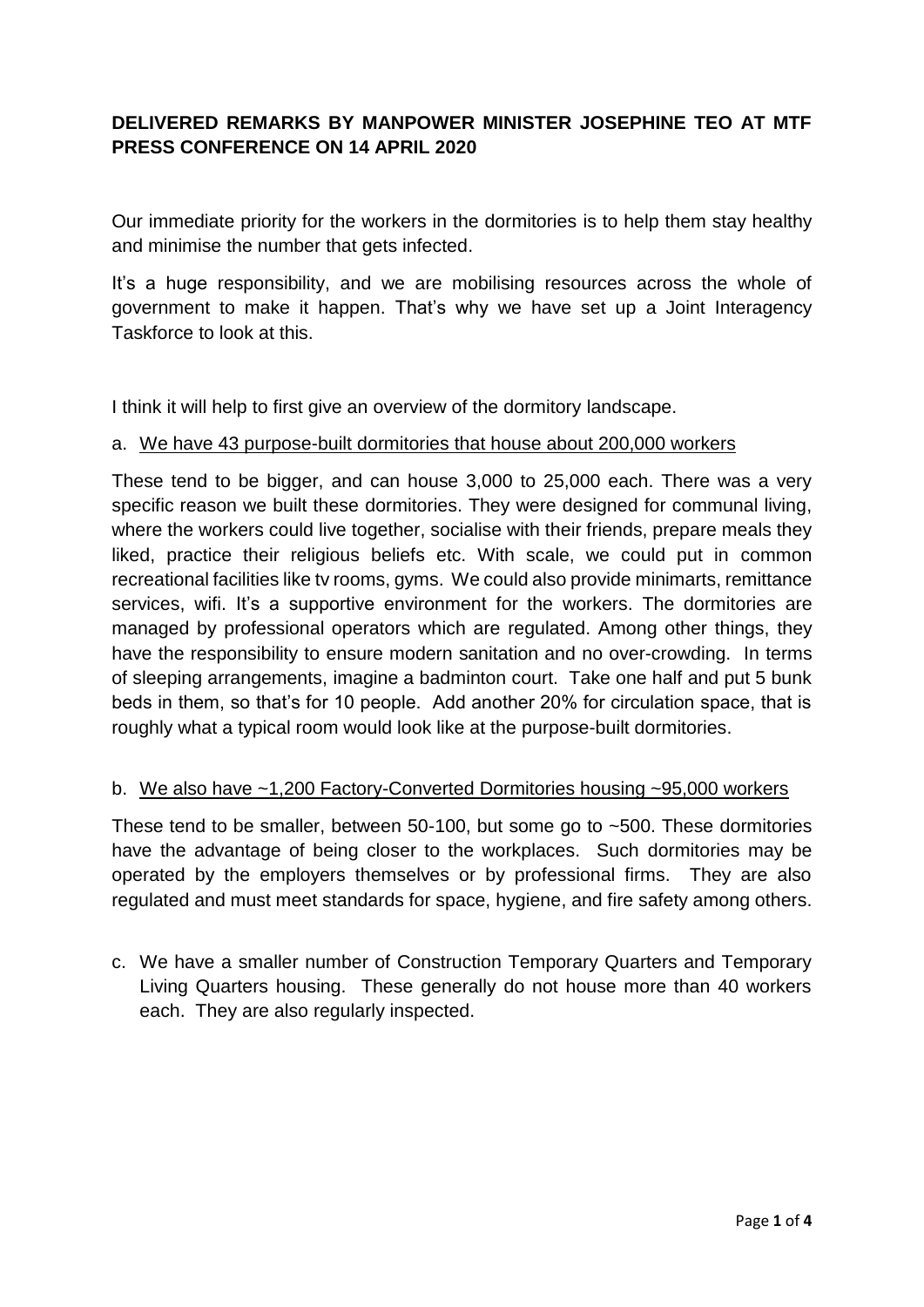Were precautions taken at the dormitories?

Since the COVID-19 outbreak, the first thing that we did, was to progressively limit the inflow of workers to minimise the risk of imported cases.

We reached out to dormitory operators to be more vigilant. Materials were produced in the workers' native languages to encourage them to also take steps to protect themselves. Subsequently, non-essential facilities like gyms and tv-rooms were closed. Mealtimes and recreational hours were staggered. Intermixing between blocks was stopped.

Why then has there been such a spread among workers in dormitories?

From the epidemiological findings, there is evidence that the infected dormitory residents are linked through common work sites. Workers from different dormitories may also gather during their rest days to socialise and shop, for example at Mustafa.

Back in the dormitories, they socialised with other friends, cooking, eating, relaxing together.

Despite the safe distancing measures in place then, the virus spread in the dormitories through these socialising activities, much like how it would spread among housemates, friends and the community.

This may explain why up to mid-March, the cases of dorm workers testing positive were few and far between.

But in quick succession in *some* dormitories, many popped up.

What are we doing now to contain the spread?

### It's a three-pronged strategy.

First, in the dormitories that have clusters, we will actively contain the spread. It means locking down these dormitories – no more going in and out. Workers have to stay in their room as much as possible, minimise interactions with other workers. Meals are provided to avoid communal cooking. Those with communal toilets have scheduled, staggered shower times. We are also testing the workers, to identify and isolate the infected ones, and closely monitoring the health of the other workers.

Second, it is useful to note that not all the dormitories have clusters. 29 of the 43 purpose-built dormitories, and almost all the Factory-converted dormitories are like that. Here, we aim to prevent clusters from forming. All those tested positive and their close contacts would already have been isolated separately. While these dormitories are not gazetted as isolation areas, we aim to apply the same measures for these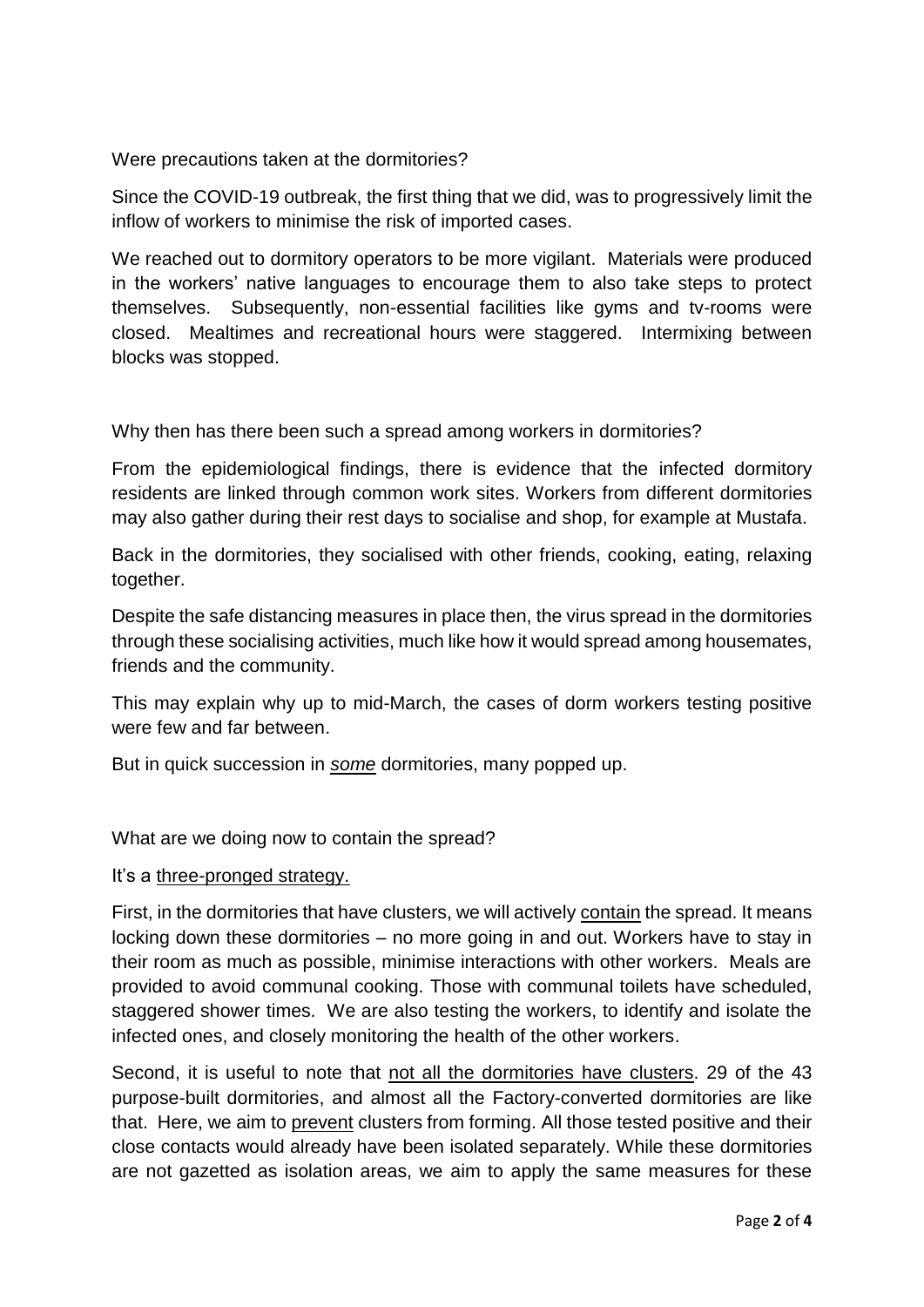dormitories – so they are effectively on lockdown. Likewise, workers have to stay in the dormitories. Within the dormitories, we enforce strict safe distancing measures, which means no more cooking and freely mixing with friends from other housing units.

Third, across all 43 purpose-built dormitories, we have moved or separated out workers in essential services who are still needed by their employers for work; this is now about 7,000 of them. We put them in separate facilities so that they do not have to enter and leave the dormitories daily, or interact with the dormitory residents. To provide a higher level of assurance, medical screening was conducted to ensure that the workers did not have symptoms before moving into the alternative accommodation. In the meantime, while at the workplace, or travelling to work, they are required to also implement strict safe distancing. This includes wearing a mask at all times, not interacting with other workers at work, and eating meals alone. Like all Singaporeans, they will be required to remain in their residences after work. We hold the employers of these essential workers responsible to do their utmost to keep their workers safe, even as they go about their duties. We will do the same for essential service workers in factory-converted dormitories – move them out, monitor them and screen them all. The moving out of workers from all the dormitories will help create more space for isolation facilities within the dormitories, so that we can house separately the workers who are unwell or are waiting for the results of their swab tests.

To implement this strategy effectively, there are three key enablers.

For all 43 purpose-built dormitories, we have deployed FAST teams that work roundthe-clock to implement safe distancing measures on the ground. I visited some of the dormitories. The FAST teams – comprising SAF, SPF and MOM officers – understand their mission to take care of the workers' well-being. They sort out issues with food and cleanliness, keep in close touch with the workers and attend to their feedback. They are a great help to the dormitory operators. We will soon deploy roving FAST teams to also support employers or dorm operators at factory-converted dormitories.

The medical support at dormitories are also being stepped up progressively. These are supported by the Regional Healthcare Systems which deploy teams of doctors, nurses and technicians to the dorm. They tend to workers who are unwell, swab those who have ARI, manage the cases that need to be sent to other facilities, and assess if the workers are well enough to return back to their rooms. Their presence gives the workers great confidence. The medical teams will also work with the FAST teams to set up on-site isolation facilities. We now have 8 medical posts set up at the gazetted dormitories, and aim to have medical touchpoints at all 43 purpose-built dormitories. Most Factory-converted dormitories are well supported by the national network of Public Health Preparedness Clinics (PHPCs) so the workers can also get timely medical attention.